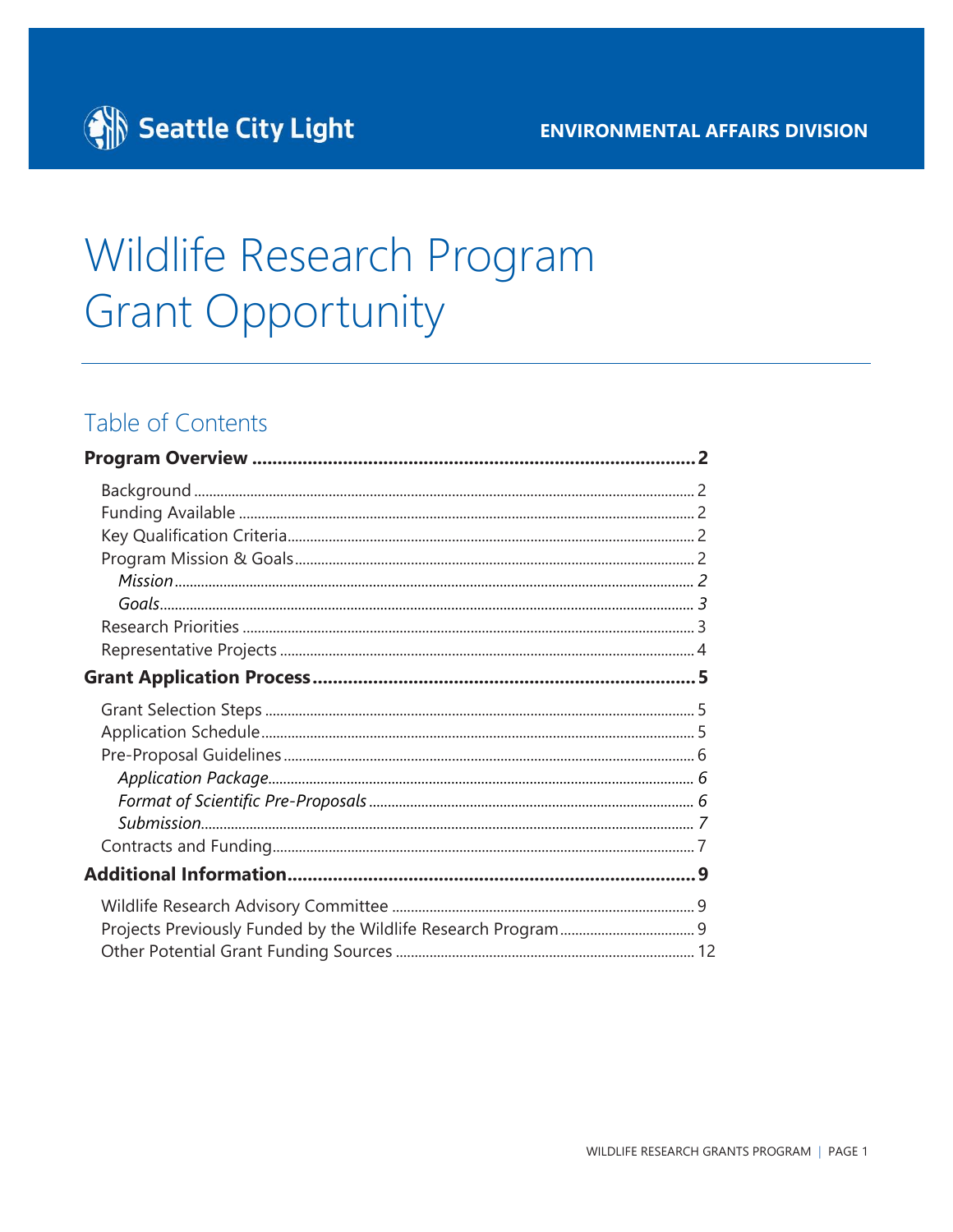### <span id="page-1-0"></span>Program Overview

#### <span id="page-1-1"></span>**BACKGROUND**

Seattle City Light established the **Wildlife Research Program** in response to federal licensing requirements related to the Skagit River Hydroelectric Project. The primary goal of the Wildlife Research Program is to provide funding for projects that develop improved methods for the **understanding, management, and protection of wildlife resources in the North Cascades ecosystem**, with an emphasis on the Skagit River Watershed. A secondary goal of the program is to contribute to the training of new researchers.

Since 1995, City Light has funded research projects on a wide range of subjects, including riparian plant communities, aquatic invertebrates, shorebirds in the Skagit Delta, lynx ecology, land bird monitoring, mountain goats, American pika, wolverines, amphibians, and grizzly bears.

#### <span id="page-1-2"></span>**FUNDING AVAILABLE**

- **Grant awards can range from \$5,000 to \$65,000**, depending on the scope and quality of the proposal.
- The 2020 Wildlife Research Program budget is approximately \$120,000. The amount of funds disbursed depends on the number and quality of the proposals received and overall budget status.
- In certain circumstances, the Wildlife Research Advisory Committee may choose to commit future funds to a proposal received in the current year. If this happens, one or more years may pass before additional funds become available.

#### <span id="page-1-3"></span>**KEY QUALIFICATION CRITERIA**

- Projects must meet all the Wildlife Research Program's goals as outlined in the Mission & Goals statements below.
- Selected projects should complement or build onto the existing body of wildlife research.
- Professional standards must be met for all research funded.
- Projects may not duplicate or substitute for usual agency responsibilities and programs.
- Due to the limited grant budget, applicants are strongly encouraged to contribute in-kind services and obtain co-funding from other sources.

#### <span id="page-1-4"></span>**PROGRAM MISSION & GOALS**

#### <span id="page-1-5"></span>*Mission*

The mission of the Wildlife Research Program is to support research on wildlife resources and wildlife habitats existing in the U.S. portion of the North Cascades ecosystem, emphasizing the Skagit River watershed.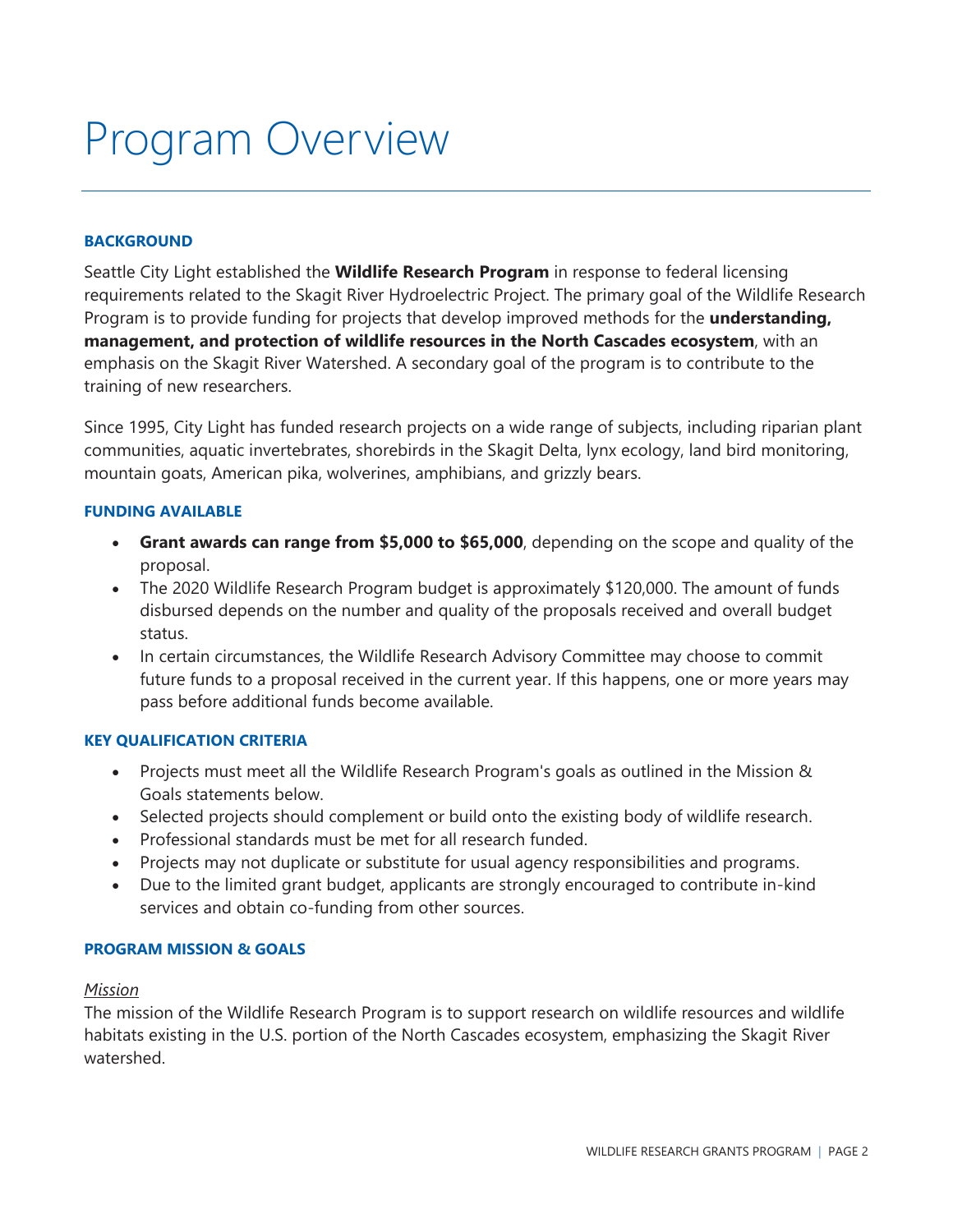#### <span id="page-2-0"></span>*Goals*

- **1. Research:** To facilitate the development of new scientific information and methods that extend the understanding, management, and protection of wildlife and ecosystems in the Skagit watershed and North Cascades by:
	- **a.** Encouraging research that focuses on applied science and management, while still considering projects with broader applicability.
	- **b.** Encouraging research that meets the long-term wildlife and ecosystem research needs for the North Cascades.
	- **c.** Ensuring that all research funded by the Wildlife Research Program meets high professional scientific standards.
- **2. Collaboration:** To promote interagency/organizational research partnerships (i.e. between agencies, tribes, academic institutions, the public, etc.) to facilitate the exchange of information and ideas by:
	- **a.** Encouraging innovative research studies that involve and benefit multiple land and resource management agencies.
	- **b.** Encouraging grant proposals that utilize multiple funding sources.
- **3. Education:** To contribute to the education and training of new researchers and investigators, primarily graduate students, by:
	- **a.** Ensuring that all major colleges and universities in the Pacific Northwest (Wash., Ore. and Ida.) receive information about the program in a timely and effective manner.
	- **b.** Giving greater value to proposals that provide a graduate research component.
- **4. Dissemination:** To ensure that information generated by the Wildlife Research Program is easily accessed by natural resource professionals, academic researchers, environmental educators, and the public, by:
	- **a.** Requiring research reporting that includes multiple channels for disseminating reports and information funded by the Wildlife Research Program.
	- **b.** Making the results of Wildlife Research Program projects available on a website.
	- **c.** Requiring grant recipients to present the results of their studies at an annual researcher's meeting.

#### <span id="page-2-1"></span>**RESEARCH PRIORITIES**

The Wildlife Research Advisory Committee will prioritize research proposals that address issues that are of particular interest to resource agencies in the Skagit River Hydroelectric Project Area, the Skagit River watershed, and North Cascades/Western Okanogan ecoregions [\(see map\).](javascript:togglewildlifegrant()

The proposals should either include study areas within these ecoregions or if located elsewhere, be directly applicable to management in the region. We strongly encourage applicants to consult with the Wildlife Research Advisory Committee prior to proposal development to appropriately focus proposals.

Below are some of the current priorities:

• Habitat connectivity, population estimates and/or demography of federal candidate, threatened or endangered wildlife species in the North Cascades (includes spotted owl, marbled murrelet, wolverine, fisher, grizzly bear, gray wolf).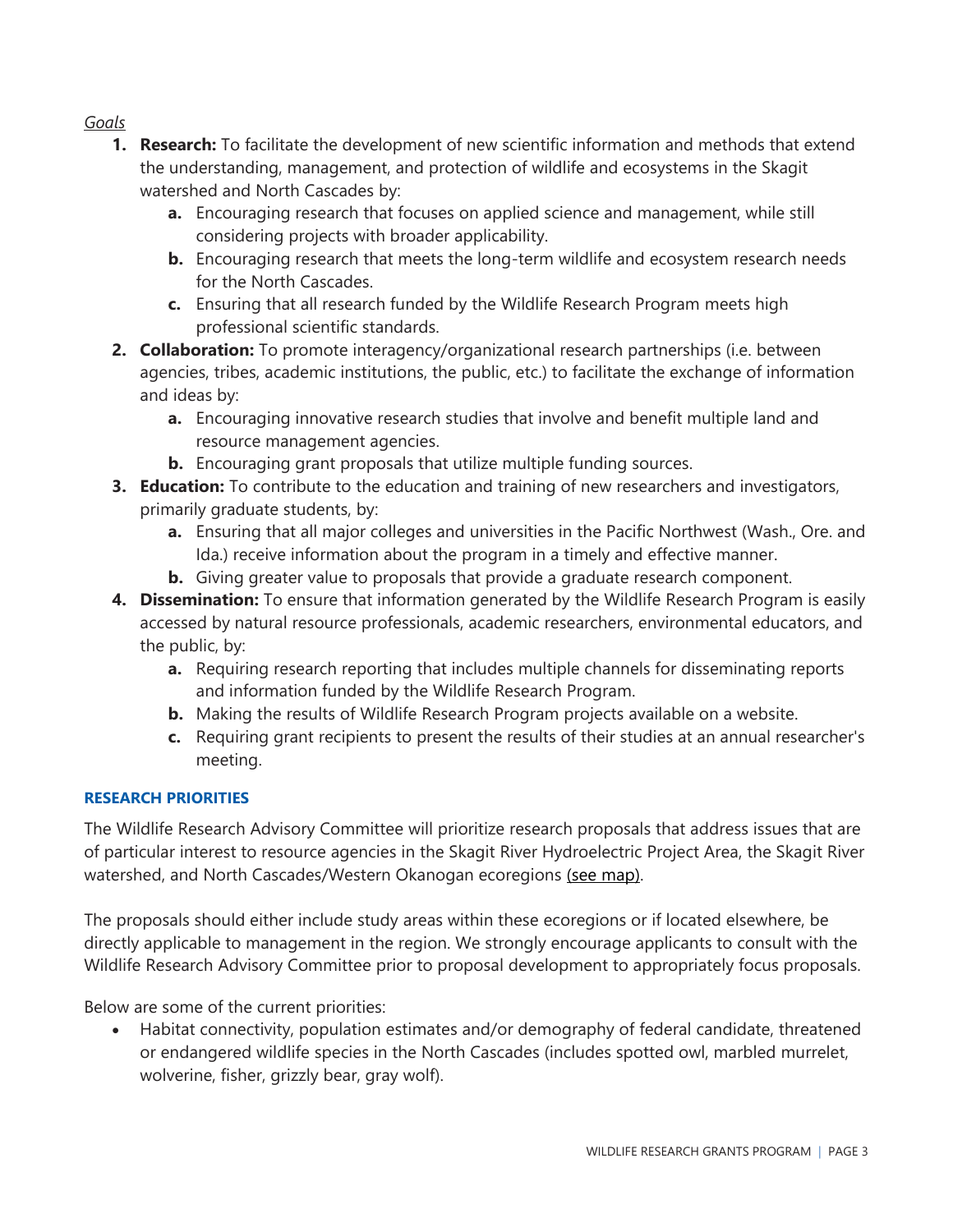- Priority species or animal aggregations, as identified by federal or state agencies or tribes due to their population status, sensitivity to hydrologic conditions or habitat alteration, and/or recreational, commercial or tribal importance for the North Cascades (elk, mountain goats, etc.).
- Wildlife or ecosystem relationships for Washington Department of Fish and Wildlife's Priority Habitats and Species in the Skagit watershed [\(see http://wdfw.wa.gov/hab/phspage.htm\).](http://wdfw.wa.gov/hab/phspage.htm)
- Effects of the hydroelectric project operation on wildlife species.
- Forest carnivore habitat use, population estimates, abundance of potential prey, and demography.
- Big Game (Oreamnos americanus) habitat use.
- Impacts of human activities on wildlife.
- Impacts of climate change on wildlife and responses of wildlife to climate change, for example:
	- o What species are expected to be most affected by climate change or the combination of climate change and ongoing habitat conversion?
	- o Are high-elevation pollinator populations changing?
	- o How are climate and habitat fragmentation influencing the distribution of predators, and how will changes in predator distributions change prey abundance and distribution?
	- o How does climate change affect high-elevation mammal populations such as heather voles, marmots, and pikas? (see ongoing North Cascades research at [http://science](http://science-live.org/index.html)[live.org/index.html\)](http://science-live.org/index.html)
	- $\circ$  What is the status of ptarmigan populations, and how are they affected by climate change?
	- o Are species distributions shifting due to climate change?
	- o Are hybridization rates along suture lines changing with the influence of climate change?

#### <span id="page-3-0"></span>**REPRESENTATIVE PROJECTS**

Projects that will be given strong consideration include those that:

- Improve the understanding and management of rare, threatened, endangered and sensitive species, habitats, communities and ecosystems and the biological diversity of the Skagit watershed and North Cascades.
- Contribute to the understanding, control and eradication (if needed) of invasive exotic plant and animal species in forests, riparian areas, alpine lakes and other sensitive habitats.
- Monitor the effectiveness of management activities (such as restrictions on human uses, road closures, placement of artificial habitat structures, silviculture treatments, planned dispersal areas, etc.) used by resource management agencies to mitigate the impacts of human-induced disturbances.
- Contribute to the management and protection of wildlife species (i.e. grizzly bear, mountain goat, deer and elk) that are of most concern and importance to the tribes of the Skagit watershed.
- Improve the understanding of how natural processes (such as flooding, fire, migratory and dispersal patterns, etc.) have been modified by the Skagit Hydroelectric Project and other human-induced ecosystem modifications.
- Establish long-term ecological monitoring, baseline inventories and pilot studies to understand, manage and protect the ecological health of sensitive habitats, communities and ecosystems.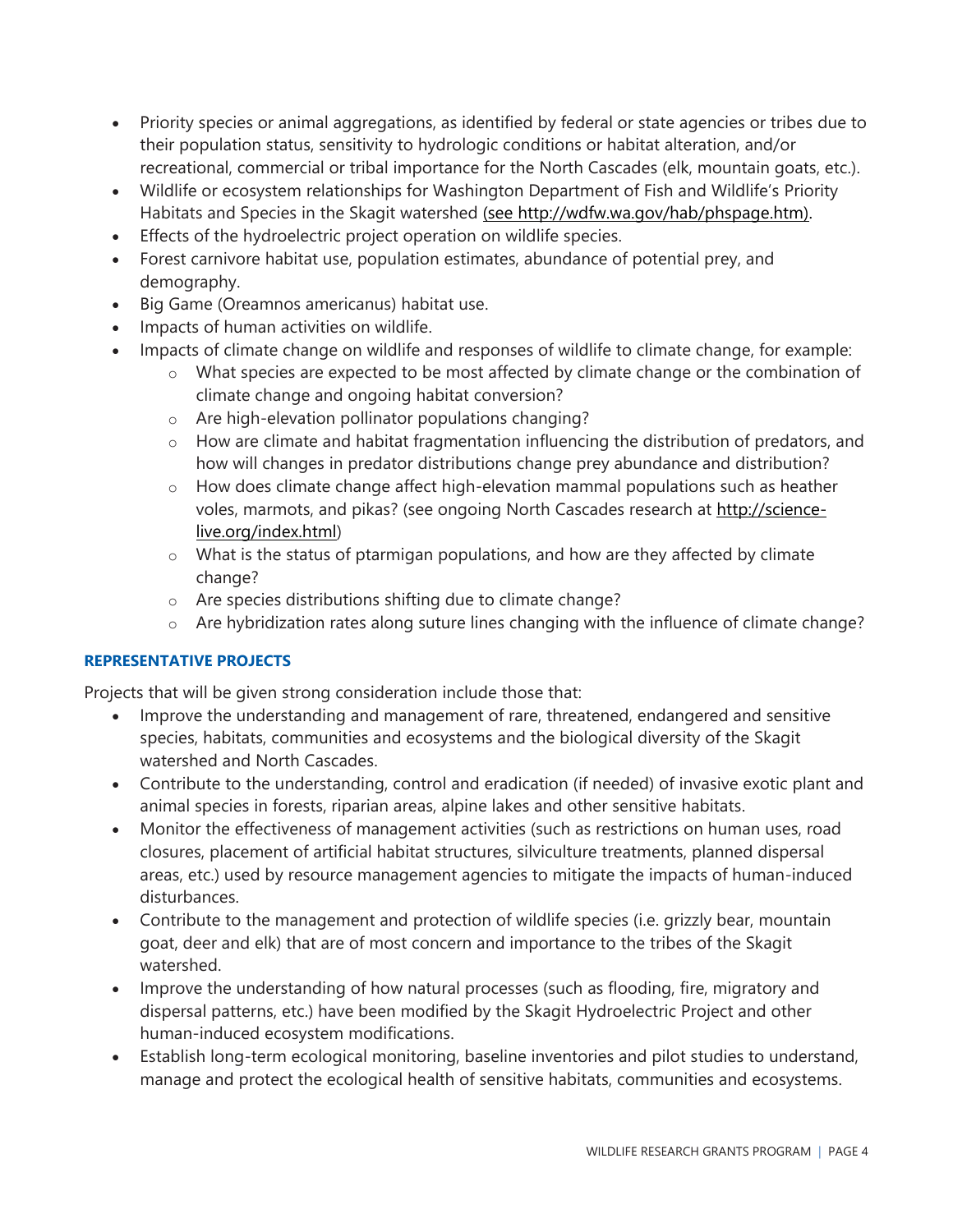## <span id="page-4-0"></span>Grant Application Process

#### <span id="page-4-1"></span>**GRANT SELECTION STEPS**

- **Pre-Proposals:** Interested, qualified applicants submit a pre-proposal document according to the guidelines below.
- **Advisory Committee Review:** The Wildlife Research Advisory Committee, which oversees the Wildlife Research Program, reviews and selects pre-proposals that best meet the program's goals. All applicants will be notified in writing of their pre-proposal status.
- **Full Proposals:** Applicants with pre-proposals that pass the initial screening will be invited to submit a complete proposal. Full proposal guidelines will be e-mailed to all qualifying applicants. The Wildlife Research Advisory Committee may ask some qualifying applicants to modify their proposals.
- **Scientific Peer Review:** The full proposals will be distributed to independent peer reviewers for scientific review.
- **Final Selection:** The Wildlife Research Advisory Committee will make final selection and funding decisions based on how well the proposal meets the Wildlife Research Program's goals and based on the peer reviews.
- **Grant Agreement:** Successful applicants will be required to enter into a grant agreement with Seattle City Light.

The application process is competitive through the pre-proposal and full proposal stages. If an applicant is invited to submit a full proposal, there is no guarantee that an award will be made for that project.

#### <span id="page-4-2"></span>**APPLICATION SCHEDULE**

Proposals will be accepted according to the schedule below. Please note that these dates may shift, so check our website periodically:

| Pre-proposals due                                              | January 8, 2021   |
|----------------------------------------------------------------|-------------------|
| Invitation for full proposals                                  | January 29, 2021  |
| Full proposals due                                             | February 12, 2021 |
| Scientific peer reviews completed                              | March 12, 2021    |
| Funding decisions made by Wildlife Research Advisory Committee | March 29, 2021    |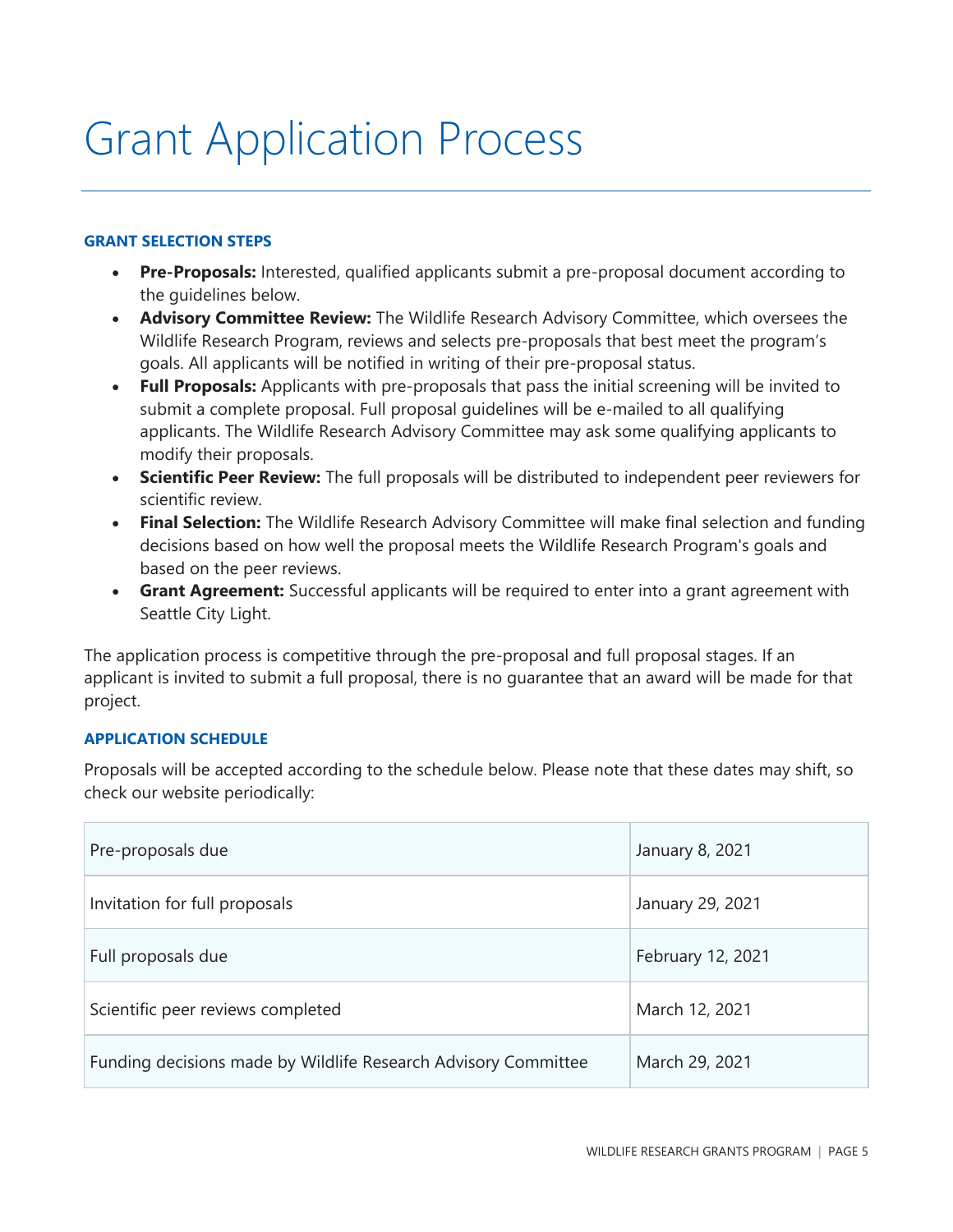#### <span id="page-5-0"></span>**PRE-PROPOSAL GUIDELINES**

#### <span id="page-5-1"></span>*Application Package*

Complete application packages MUST include the following:

- 1. Application form (found on p. 8 of this booklet)
- 2. Map(s) showing location(s) of proposed study area(s)
- 3. Scientific research pre-proposal (format described below)

#### **No additional materials will be accepted.**

#### <span id="page-5-2"></span>*Format of Scientific Pre-Proposals*

Pre-proposals should be brief and MUST address all of the following items:

- 1. Summarize the issue(s) and the importance of the problem(s).
- 2. Describe your project's goals and objectives.
- 3. What is the geographical location of the study?
- 4. How does this study relate to the Skagit watershed and/or the North Cascades ecosystem?
- 5. Discuss the application of the study results to the management of wildlife resources in the North Cascades.
- 6. What is the project's timeframe and duration?
- 7. Identify the principal investigator(s) and key project staff and state their titles and organizational affiliation.
- 8. How will the project train new researchers or educate others in the application of the scientific method? If it is a graduate student doing the work, add a layperson's summary of their thesis research proposal to the application.
- 9. What is your anticipated budget for this project? What in-kind contributions and co-funding will you be including? (Note: Overhead costs may not exceed 15% of the total project cost.)
- 10. How does your project meet the Wildlife Research Program mission and all four goals stated on p. 2-3 of this booklet?
- 11. Provide a one paragraph describing the research approach you will use. Explain how the sample size and methodology design will meet the research objectives.
- 12. Provide names of two (2) potential peer reviewers who are experts in the research topic. The purpose of the agency and peer review is to provide technical and policy perspectives to assist the Wildlife Research Advisory Committee in choosing projects to fund. Agency/peer reviewers may not be affiliated with the applicant's organization or stand to directly benefit from the project.

| a.) | Name:          | Title:     |
|-----|----------------|------------|
|     | Organization:  | Phone/Fax: |
|     | Email address: |            |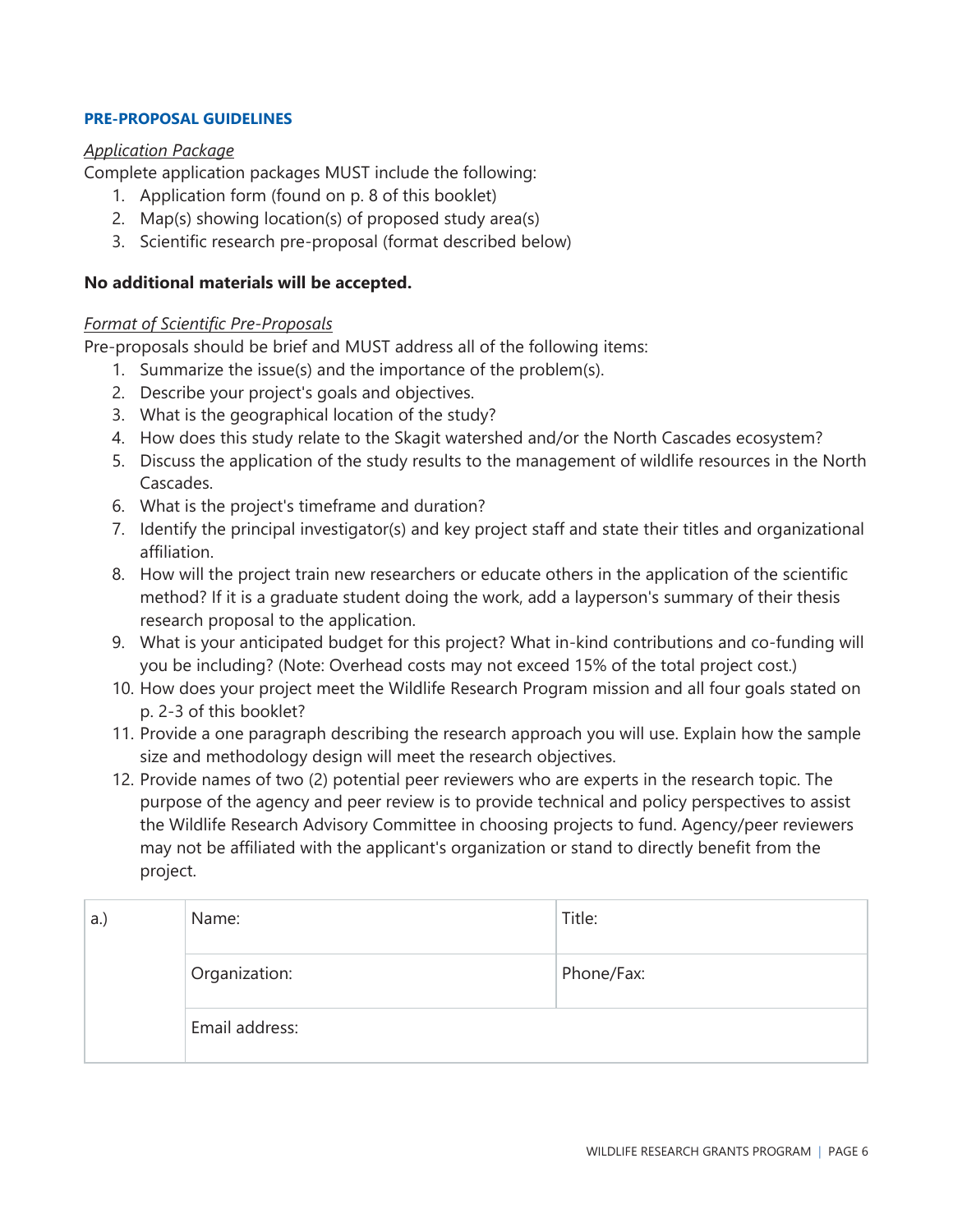| b. | Name:          | Title:     |
|----|----------------|------------|
|    | Organization:  | Phone/Fax: |
|    | Email address: |            |

**Pre-proposals may not exceed 3 single-sided pages for items 1-12.** The application form cover letter (found on p. 8) and the map requested above are not included in the 3-page limit. Pre-proposals should be prepared on 8 1/2 x 11 paper with 12-point font and 1-inch margins.

For more information, please contact:

| Ron Tressler, Wildlife Research Program Manager | <b>Mailing address:</b>                             |
|-------------------------------------------------|-----------------------------------------------------|
| <b>Email:</b> ron.tressler@seattle.gov          | Seattle City Light - Environmental Affairs Division |
| <b>Phone: 206.386.4506</b>                      | Attn: Ron Tressler                                  |
| <b>Fax:</b> 206.386.4589                        | P.O. Box 34023                                      |
|                                                 | Seattle, WA 98124-4023                              |

#### <span id="page-6-0"></span>*Submission*

Please email a complete package in PDF format to Ron Tressler at [ron.tressler@seattle.gov.](mailto:ron.tressler@seattle.gov) Your preproposal application package must be received by 5:00 p.m. PST on the due date listed in the schedule. Incomplete and/or late application packages will not be considered. Multi-year or multi-phase proposals must be clearly indicated. If the value or completion of research in one phase is dependent on funding for subsequent phases, this must also be stated, and the subsequent phases must be sufficiently detailed and described.

#### <span id="page-6-1"></span>**CONTRACTS AND FUNDING**

Successful grantees must enter into a contract with Seattle City Light that stipulates the conditions that must be met during the term of the funding award. Indirect costs cannot constitute more than 15% of the total grant amount. Ten percent (10%) of the final contract amount will be withheld until the applicant has completed all contract requirements and submitted a final invoice. Researchers may only submit invoices for work that has actually been completed (monthly or quarterly); no up-front payments will be made.

While there may be more than one principal investigator for a project, one agency/organization must assume the lead role. For each project, Seattle City Light will enter into a grant agreement with only one agency/organization; multi-party agreements are not permissible.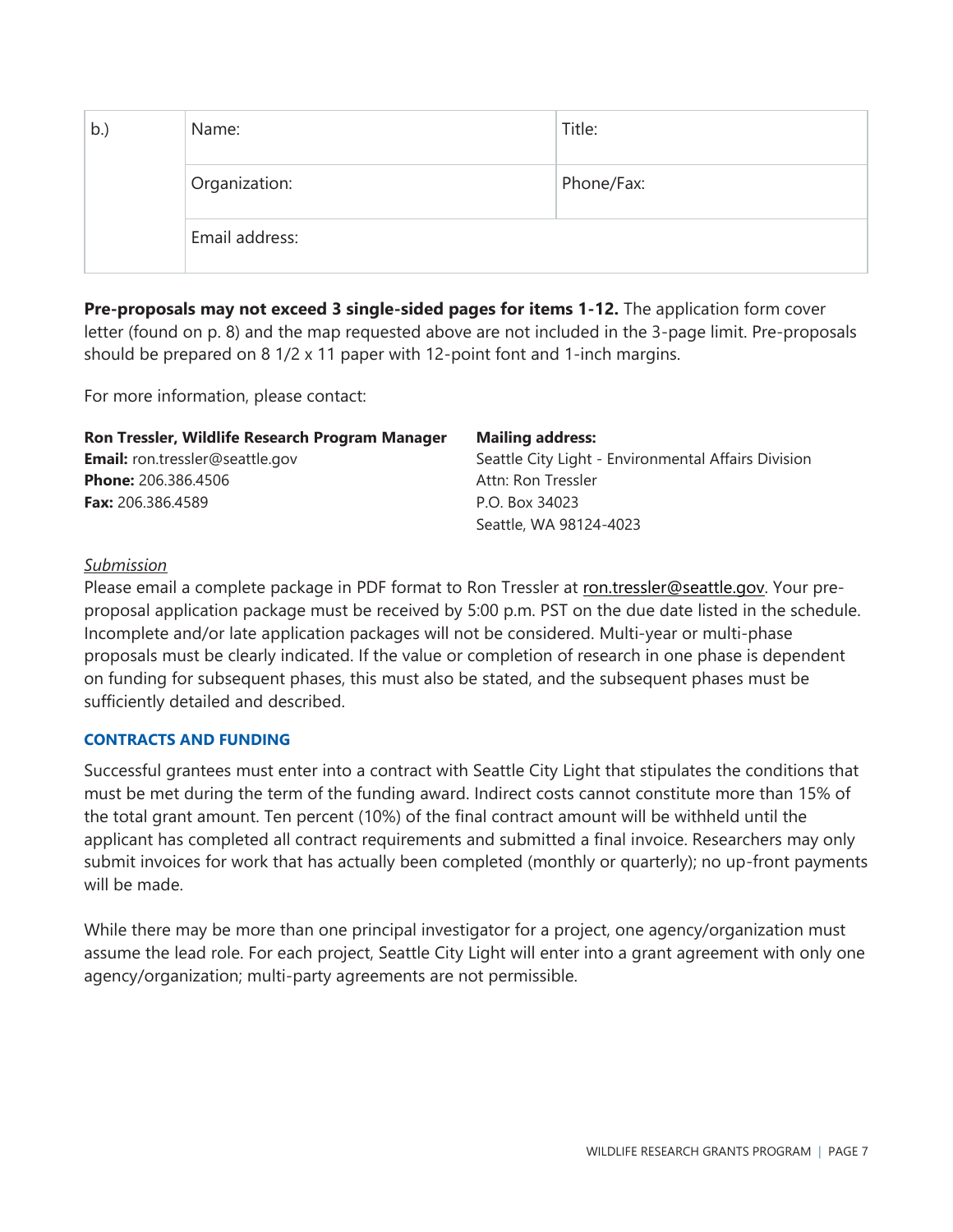#### **APPLICATION FORM WILDLIFE RESEARCH PROGRAM SKAGIT RIVER HYDROELECTRIC PROJECT**

| <b>Applicant</b> |                                                             |                                                                                      |                                                                                                  |  |
|------------------|-------------------------------------------------------------|--------------------------------------------------------------------------------------|--------------------------------------------------------------------------------------------------|--|
|                  |                                                             |                                                                                      |                                                                                                  |  |
|                  |                                                             | Organization: □ Govt. Agency □ Educational Institution                               | $\Box$ Non-Profit                                                                                |  |
|                  | $\Box$ Private Firm                                         | $\Box$ Individual                                                                    | $\Box$ Tribal                                                                                    |  |
|                  |                                                             |                                                                                      |                                                                                                  |  |
|                  |                                                             |                                                                                      |                                                                                                  |  |
|                  |                                                             |                                                                                      |                                                                                                  |  |
| <b>Project</b>   |                                                             |                                                                                      |                                                                                                  |  |
|                  |                                                             |                                                                                      |                                                                                                  |  |
|                  |                                                             |                                                                                      |                                                                                                  |  |
|                  |                                                             |                                                                                      |                                                                                                  |  |
| Attachments:     | $\Box$ Pre-Proposal (Complete)                              | $\Box$ and $\Box$                                                                    | Map Of Study Area                                                                                |  |
|                  | Total number of pre-proposals submitted by applicant: _____ |                                                                                      |                                                                                                  |  |
|                  |                                                             |                                                                                      | If more than one pre-proposal is being submitted, what is the priority ranking of this proposal? |  |
|                  |                                                             | Does this proposal duplicate or substitute for usual agency responsibilities? ______ |                                                                                                  |  |
|                  | Is this a multi-year or multi-phase proposal? _____         |                                                                                      |                                                                                                  |  |
|                  |                                                             | What long-term Wildlife Research Program goals are addressed by your proposal?       |                                                                                                  |  |

### **Budget**

| Funding source                       | Proposed | Approved |
|--------------------------------------|----------|----------|
| Wildlife Research Program Grant   \$ |          |          |
| Other funds                          |          |          |
| Other in-kind                        |          |          |
|                                      |          |          |
| Total                                |          |          |

\_\_\_\_\_\_\_\_\_\_\_\_\_\_\_\_\_\_\_\_\_\_\_\_\_\_\_\_\_\_\_\_\_\_\_\_\_\_\_\_\_\_\_\_\_\_\_\_\_\_\_\_\_\_\_\_\_\_\_\_\_\_\_\_\_\_\_\_\_\_\_\_\_\_\_\_\_\_\_\_\_\_\_\_\_\_\_\_\_\_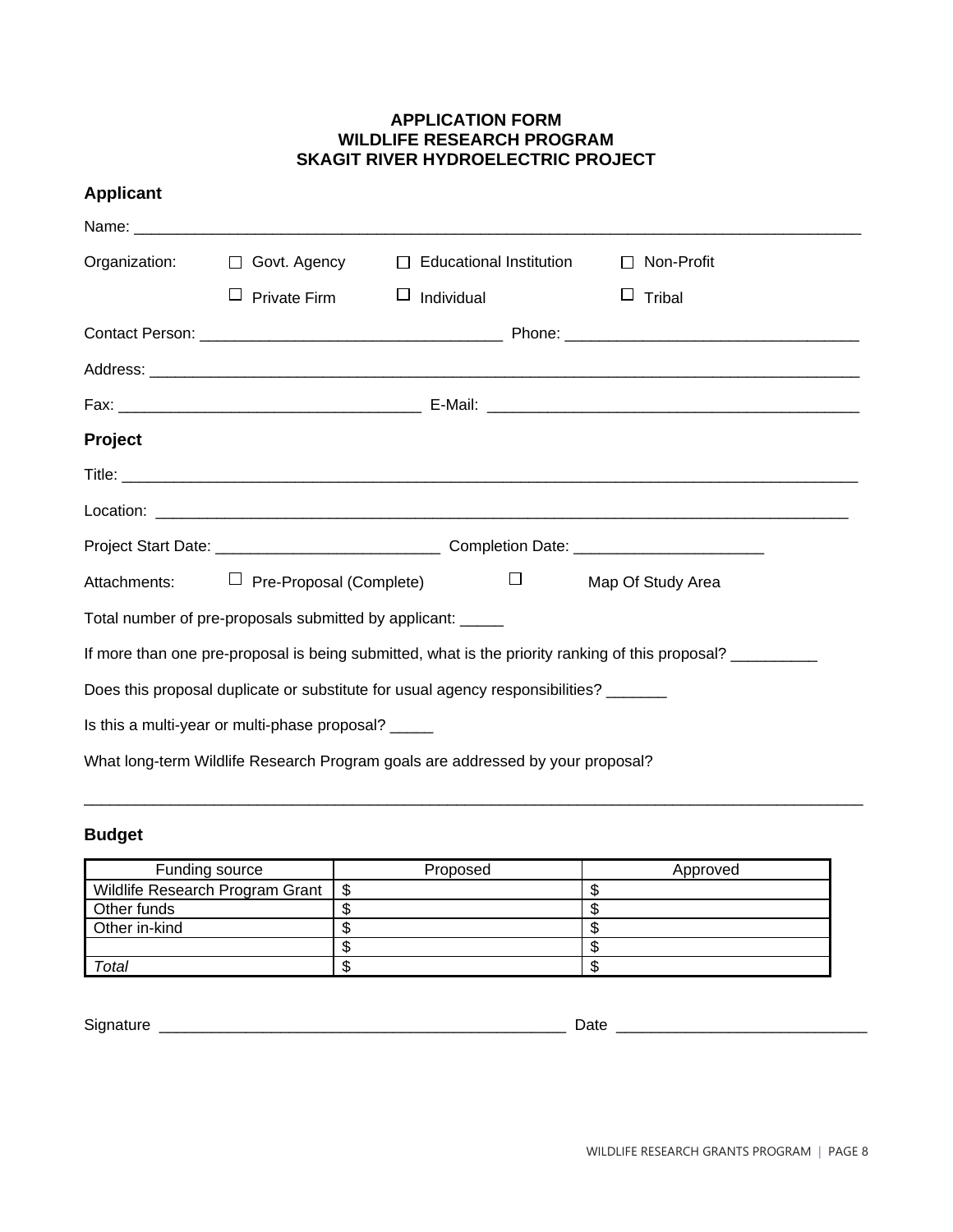# <span id="page-8-0"></span>Additional Information

#### <span id="page-8-1"></span>**WILDLIFE RESEARCH ADVISORY COMMITTEE**

| <b>Ron Tressler, Chair</b> |  |
|----------------------------|--|
| Seattle City Light         |  |

**Dr. Jason Ransom** National Park Service, North Cascades National Park, Sedro-Woolley

**Robert Waddell** Washington Department of Fish and Wildlife, LaConner

**Jessie Plumage**

U.S. Forest Service, Mt. Baker-Snoqualmie National Forest

**Dr. Janet Rachlow** University Representative, University of Idaho

**Lindsy Asman** U.S. Fish and Wildlife Service, North Pacific Coast Ecoregion Western Washington Office, Olympia

#### <span id="page-8-2"></span>**PROJECTS PREVIOUSLY FUNDED BY THE WILDLIFE RESEARCH PROGRAM**

| Year | <b>Project Name</b>                                                                                                              | <b>Amount</b> |
|------|----------------------------------------------------------------------------------------------------------------------------------|---------------|
| 2020 | Identifying Key Prey of Wolverine, Canada Lynx, and Cascade Red Fox                                                              | \$15,498      |
| 2020 | Estimating Population Density of Black-tailed Deer in Northwestern Washington<br>Using Camera Traps and a Random Encounter Model | \$39,042      |
| 2020 | Relationships between fishers and mountain beavers in the North Cascades                                                         | \$63,508      |
| 2020 | North Cascades streamfly diversity and distribution                                                                              | \$23,626      |
| 2020 | Long-term monitoring program for wolverines, Canada lynx, and other<br>carnivores                                                | \$21,948      |
| 2019 | Beaver Moderated Fire Resiliency                                                                                                 | \$14,537      |
| 2019 | Visualizing Dynamic Spatial Priorities for a Biodiverse Cascadia                                                                 | \$41,250      |
| 2019 | Mountain Goat Population - Reproduction and Juvenile Survival                                                                    | \$28,370      |
| 2019 | Long-term Monitoring Program for Wolverines, Lynx and other Carnivores                                                           | \$28,647      |
| 2018 | Effects of Montane Carnivores on Marmot Declines in North Cascades National<br>Park                                              | \$35,870      |
| 2018 | Maximizing Restoration Success for Fishers in the North Cascades                                                                 | \$49,191      |
| 2018 | Snowshoe hare population ecology in lynx-occupied areas of Washington                                                            | \$20,194      |
| 2017 | Fawn Fates: Survival and Recruitment of Black-tailed Deer Fawns in the<br>Nooksack and Sauk Game Management Units                | \$41,562      |
| 2017 | Mechanisms of Wood Decay in PNW Snags                                                                                            | \$9,570       |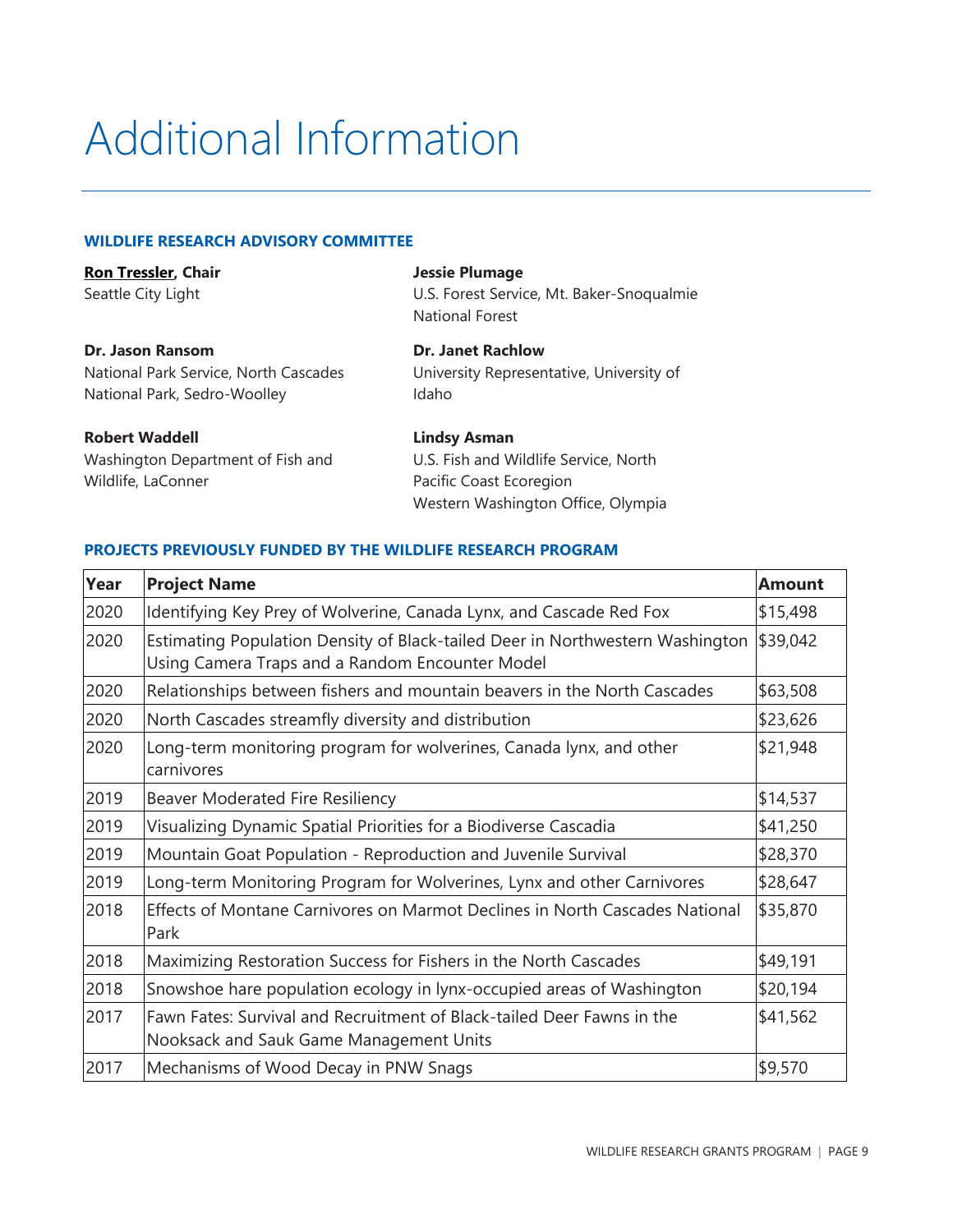| Year | <b>Project Name</b>                                                                                                                   | <b>Amount</b> |
|------|---------------------------------------------------------------------------------------------------------------------------------------|---------------|
| 2017 | Characterizing habitat connectivity and gene flow of the montane butterfly,<br>Parnassius clodius, in the North Cascades              | \$7,000       |
| 2017 | Landscape scale movement, habitat selection and resource tracking by the<br>Clark's nutcracker, a conifer seed disperser              | \$42,360      |
| 2016 | Determining the value of post-fire landscapes for American marten                                                                     | \$63,825      |
| 2016 | Resilience of Alpine Mammals to Weather Anomalies Associated with Climate<br><u>Change</u>                                            | \$35,675      |
| 2016 | Assessment of the Status and Distribution of Canada lynx in Washington: Large-<br>scale Camera Surveys in the Okanogan                | \$54,448      |
| 2015 | <b>Evaluation of Population Augmentation Scenarios for Mountain Goats</b><br>(Oreamnos americanus) in the Cascade Range               | \$26,027      |
| 2015 | Climate Change and Canada Lynx in the Cascades: building a better<br>understanding of southern range dynamics of a threatened species | \$26,234      |
| 2015 | Interactions between wolves and cougars in NE Washington                                                                              | \$46,173      |
| 2015 | Fine-scale habitat suitability for mountain goat restoration in the North<br><b>Cascades</b>                                          | \$15,594      |
| 2014 | Do wolves indirectly affect deer neonate survival by suppressing coyotes?                                                             | \$51,864      |
| 2014 | Assessing biodiversity and connectivity of cold-adapted alpine insects                                                                | \$10,000      |
| 2014 | <b>Methow Beaver Project</b>                                                                                                          | \$31,000      |
| 2013 | <b>Climate Effects on Mesocarnivores</b>                                                                                              | \$24,052      |
| 2013 | Wolverine Distribution and Ecology in the North Cascades Ecosystem                                                                    | \$32,400      |
| 2013 | Investigating the Genetic Basis Of Climate Adaptation In The American Pika                                                            | \$36,816      |
| 2013 | Modeling Elk (Cervus elaphus) Highway Crossing Behavior                                                                               | \$4,835       |
| 2012 | Wolverine Distribution and Ecology in the North Cascades Ecosystem - Argos<br>satellite telemetry                                     | \$22,146      |
| 2012 | Evaluating the Impacts of Hydroelectric Dams and Elevation Gradients on<br><b>Amphibian Population Genetic Structure</b>              | \$40,000      |
| 2012 | Assessing Population Connectivity of American Pikas in the Cascades Using a<br>Landscape Genetic Approach                             | \$25,639      |
| 2012 | Landscape Effects on Connectivity and Genetic Diversity of Cougar (Puma<br>concolor) Populations in Washington                        | \$6,471       |
| 2011 | Ecology and Conservation of the Western Gray Squirrel (Sciurus griseus) in the<br><b>North Cascades</b>                               | \$31,420      |
| 2011 | Climate and Habitat Factors Affecting Pika Populations in the North Cascades<br>National Park Service Complex: Year Three             | \$12,000      |
| 2011 | Cascades Carnivore Connectivity Project: Year 3                                                                                       | \$42,000      |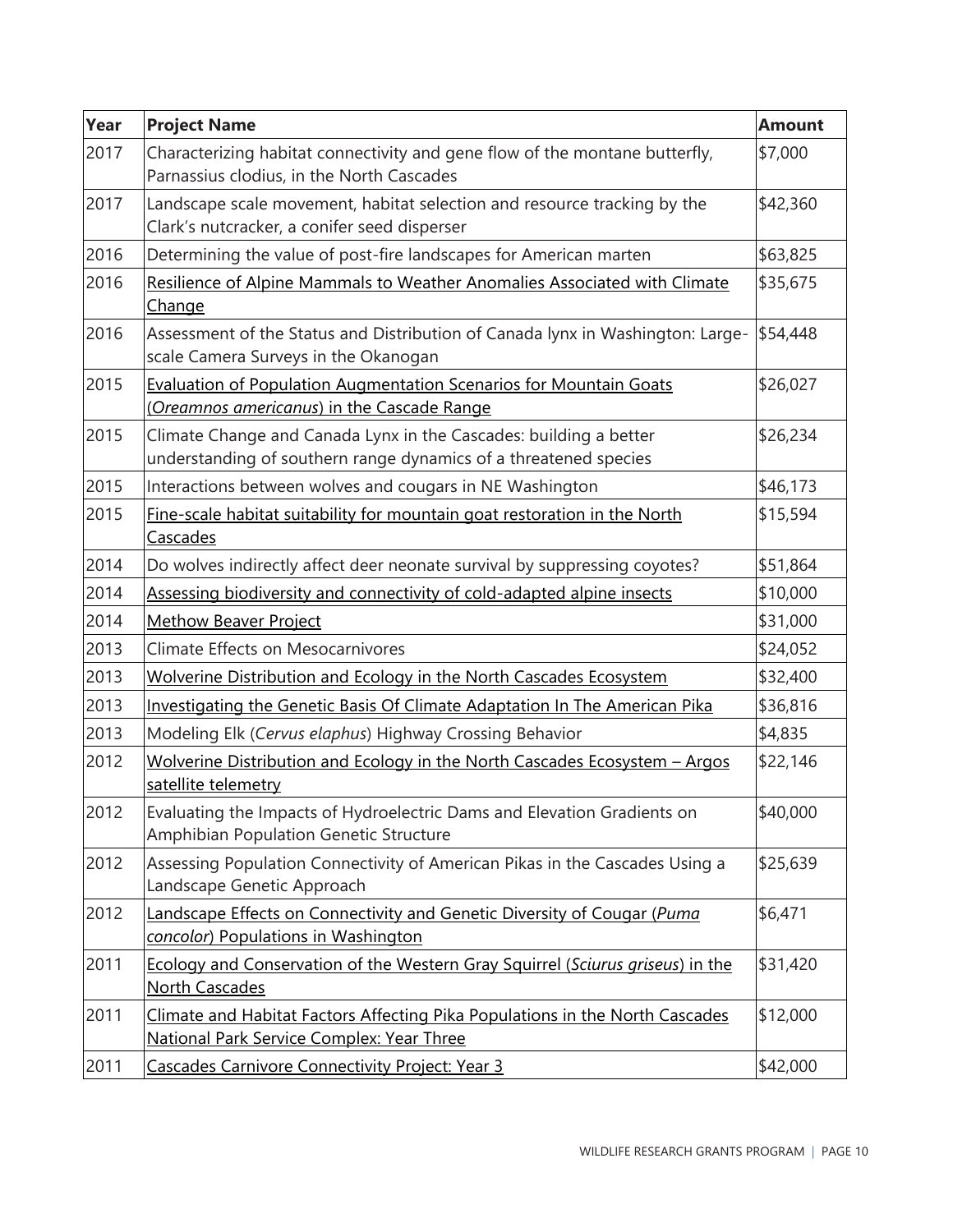| Year | <b>Project Name</b>                                                                                                                     | <b>Amount</b> |
|------|-----------------------------------------------------------------------------------------------------------------------------------------|---------------|
| 2010 | <b>Cascades Carnivore Connectivity Project: Year 2</b>                                                                                  | \$32,000      |
| 2010 | Factors affecting pika population dynamics in the North Cascades National Park<br>Service Complex                                       | \$32,000      |
| 2009 | Canada Lynx Conservation in the North Cascades: habitat use of GPS marked<br>animals.                                                   | \$75,699      |
| 2009 | The Cascades Carnivore Connectivity Project: Evaluating Habitat Connectivity for<br><b>Carnivores in Washington's Cascade Mountains</b> | \$70,000      |
| 2009 | Pilot Study on factors affecting pika population dynamics in the North Cascades<br>Ecosystem                                            | \$57,920      |
| 2008 | Wolverine Distribution and Ecology in the North Cascades Ecosystem                                                                      | \$47,950      |
| 2008 | Factors Affecting Spotted Owl Persistence in Northwest Washington: A 20 year<br>Retrospective                                           | \$64,000      |
| 2007 | Lynx Cycles and Barriers: Evaluating dispersal versus climate change in flatlining<br>populations                                       | \$20,000      |
| 2007 | Identifying Key Habitats and Spatial Requirements of Mountain Goats in the<br><b>North Cascades</b>                                     | \$40,000      |
| 2007 | Mountain Goat Conservation in the Washington Cascades: a Genetic Approach                                                               | \$30,070      |
| 2006 | Wolverine distribution and ecology in the north cascades                                                                                | \$32,270      |
| 2006 | Clark's nutcracker habitat use and relative abundance in the Cascade range                                                              | \$78,900      |
| 2006 | Space use and habitat selection by dunlin in the Skagit river delta                                                                     | \$50,782      |
| 2005 | Mountain goat sightability surveys                                                                                                      | \$32,625      |
| 2003 | <b>Grizzly Bear Outreach Project Evaluation</b>                                                                                         | \$49,952      |
| 2003 | Mountain Goat Habitat Relations in the North Cascades                                                                                   | \$59,137      |
| 2003 | Potential impact of regulated flows on the life history and ecology of black<br>cottonwood along the Skagit River                       | \$58,771      |
| 2001 | Avian Distributions and Habitat Relationships Across North Cascades National<br>Park Service Complex                                    | \$44,200      |
| 2001 | Macroinvertebrate Drift in Headwater Streams of the North Cascades                                                                      | \$39,052      |
| 2000 | Grizzly Bear Presence and Population Estimate for the North Cascades                                                                    | \$25,000      |
| 2000 | Species Identification and Genetic Differentiation Among Ranid Frog<br>Populations in the Skagit River Watershed                        | \$29,642      |
| 2000 | Pilot Study to Develop a Long-term Landbird Monitoring Program at North<br><b>Cascades National Park Service Complex</b>                | \$20,000      |
| 2000 | Macroinvertebrate drift in non-fish bearing streams within the North Cascades<br><u>Ecoregion</u>                                       | \$15,000      |
| 2000 | <b>Habitat Selection by Lynx in the North Cascades</b>                                                                                  | \$74,555      |